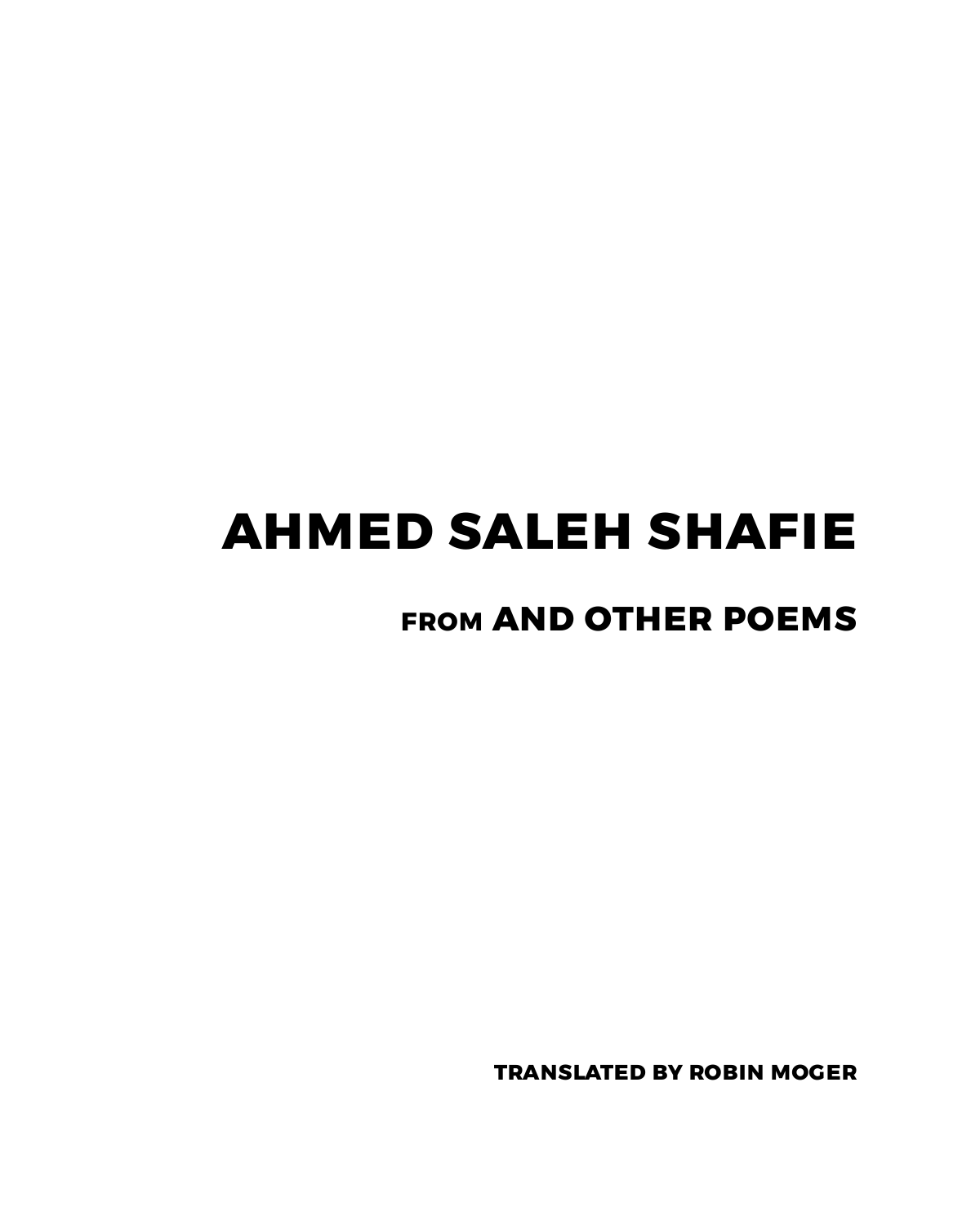In his other life Issa wished to be a white butterfly and when he had achieved that, wished to be a cherry blossom.

The cherry blossom remembered that Issa had never in his life picked a blossom, for which reason he was a fool.

It thought: that which wished to be a white butterfly was a fool and that which wished to be a cherry blossom was a fool.

The cherry blossom wished that somebody might pick it and did not know if this was a natural thing for cherry blossoms to feel.

I spent today beside a flower whose name I did not know and thought that it, too, did not know its name, and I saw its beautiful petals, so separate and distinct that I could see the grass between them, and I thought of other things, separate from one another and independent, and how they, too, might be like these petals. And I thought of a poem by John Ashberry in which a painter dips his brush into the sea. He never says what it is the painter wants to paint, but nothing blue, of course. And I thought that the sea, all the same, is blue, and that though the painter might have scooped up that which is without colour, no one will ever say that he scooped up the sea and did not find it blue. This is what I thought about as I sat with a flower and then afterwards, and do not make a poem of it, I beg you.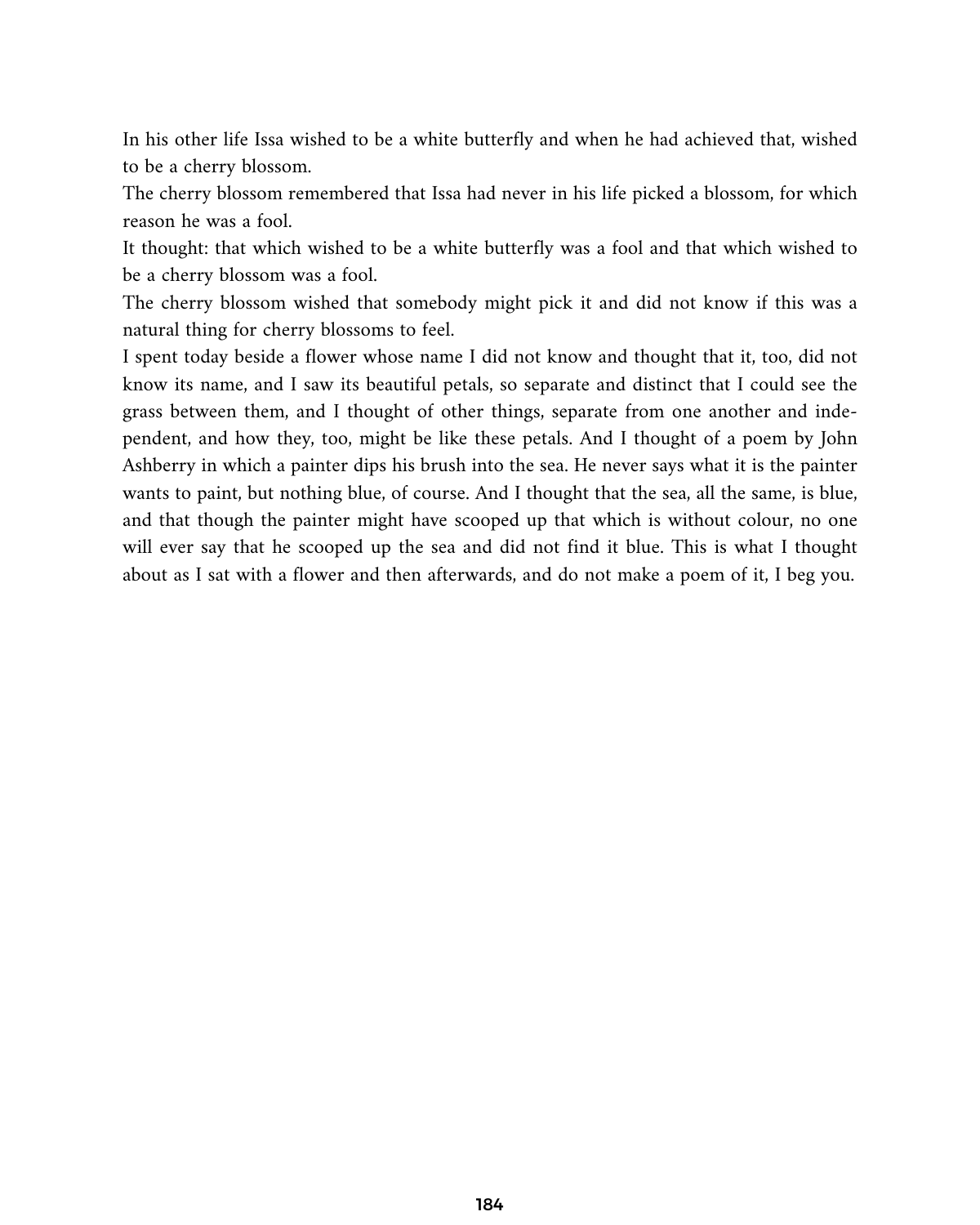I did not find poetry where I left it and did not suddenly discover it as a raincloud hovering in my room or even as poems on my desk, but the room was, when I returned, waiting for me, and when it saw me it opened lids weighed down by drink and arms weighed down by drink and said, Imagine me. Imagine me, please.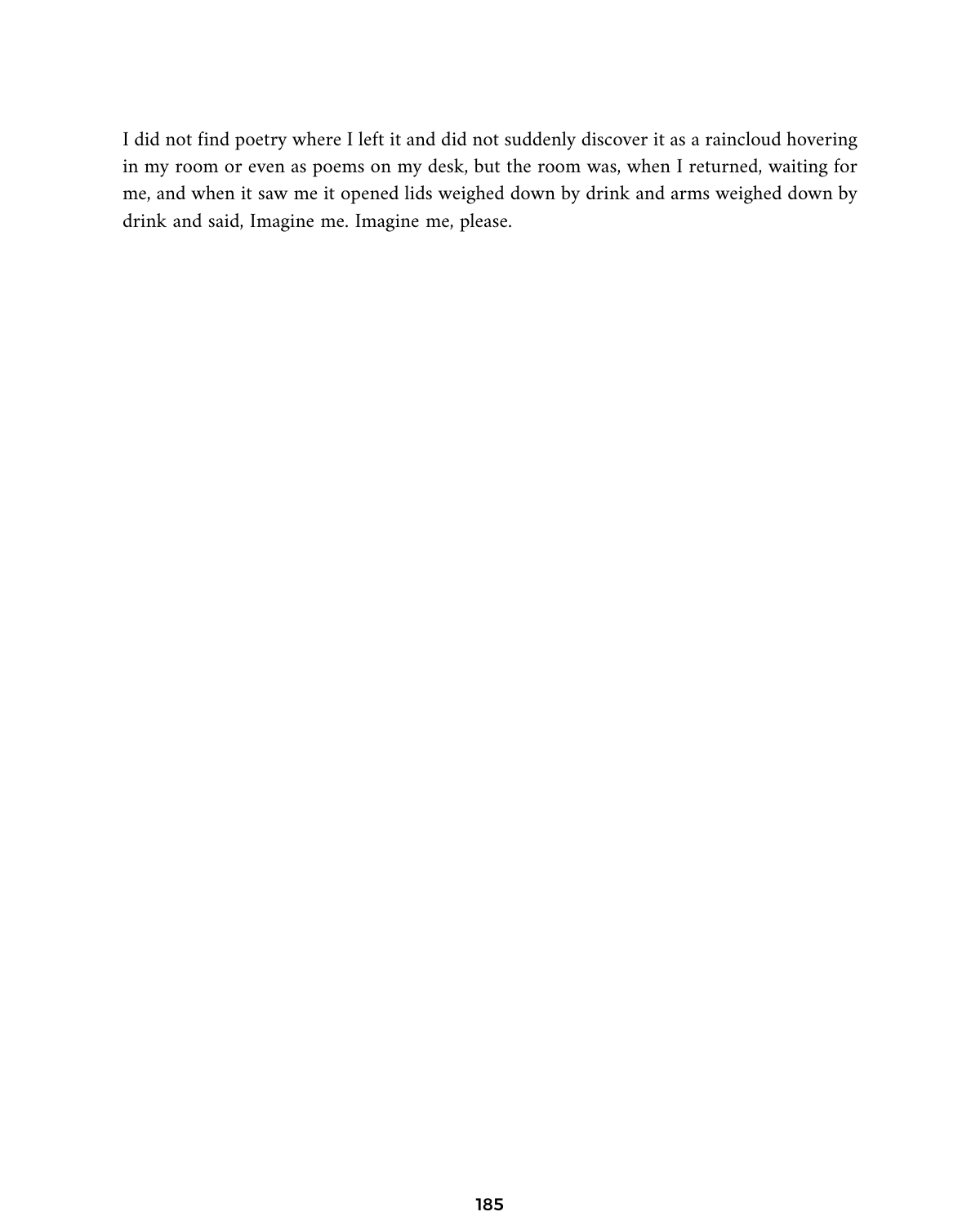In the collection I dream of every poem remains a world unto itself until the next one comes and something like a light rain falls across it bringing forth a low grass, washing walls, delighting eyes, and so with the next, and so on until the last poem comes and it is not an end but is instead like Ahmed from Saleh from Shafie\* and then again like Basho then Pessoa then them all

<sup>\*</sup> Ahmed's name in other words, which is his name, followed by his father's, followed by his grandfather/ancestor's: a nasab or chain of descent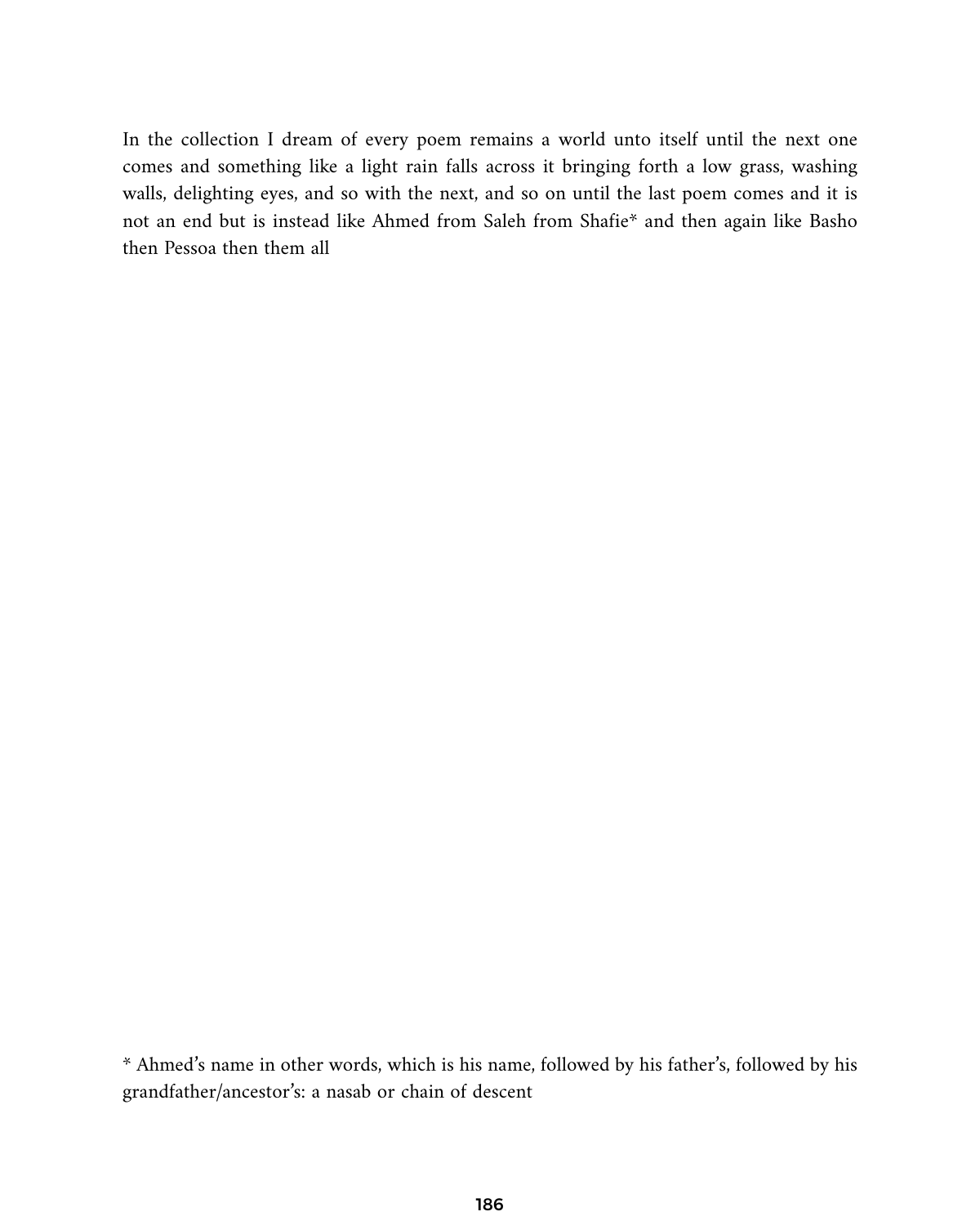naked beside her bicycle and no one is there except that she is weeping and now they imagine the sweep of the sea and the sweep of the sand and the sweep of the sky and something red, neglected, in one of these three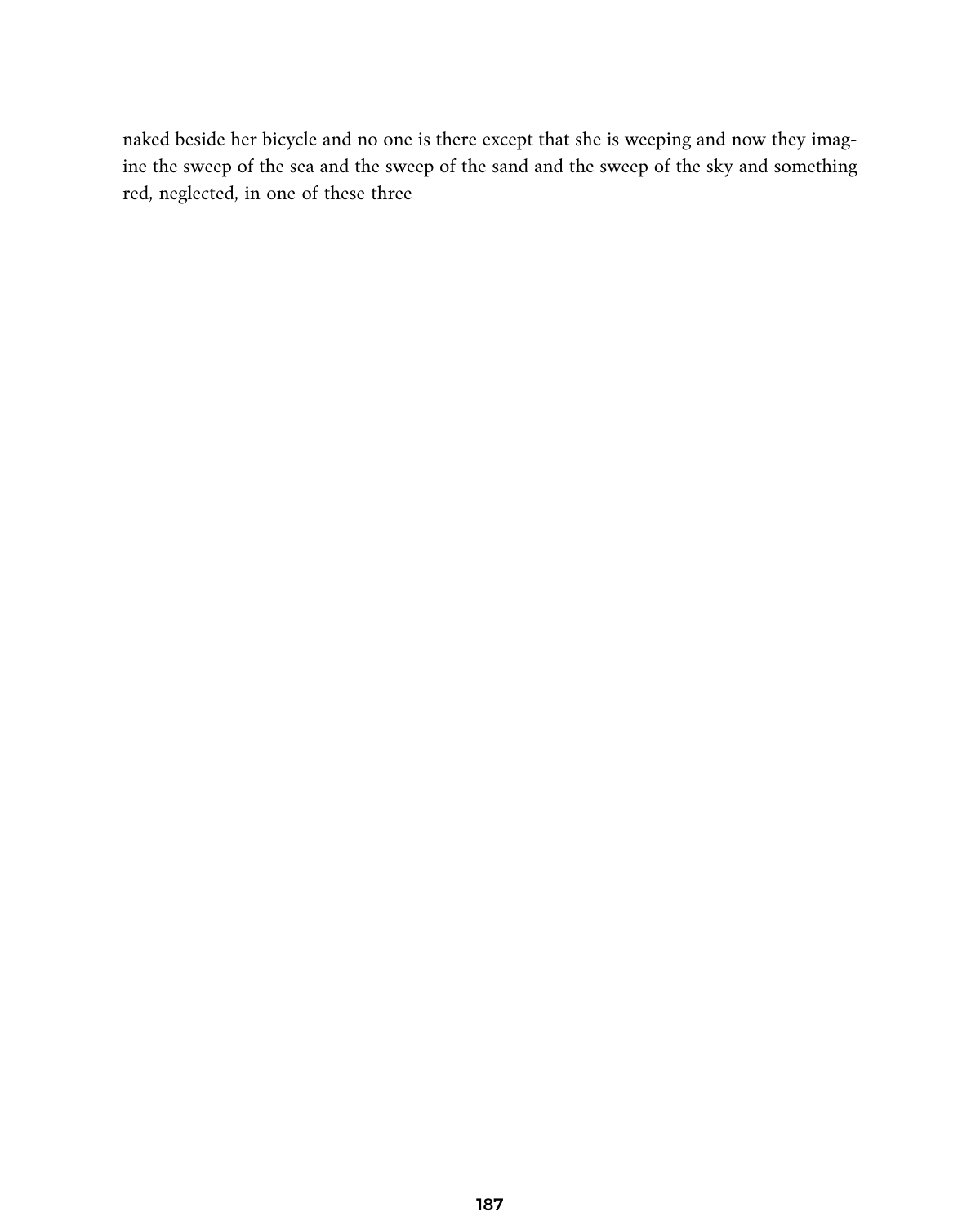In the company of the air alone and my memories, too, maybe, I climb the darkened flight of stairs and I feel that between my hands is a lamp, its flame rocked by my breath, that I have said my piece and there is nothing to do but wait, that it will be a long time waiting for sure, that I will, at the turn in the stairs, find the stars in the sky, all shivering, all washed clean, as though the sky were remembering, say, seeing itself for the first time on the surface of the Nile by night, in summer, the full moon present like the print of a kiss on its cheek, that is, if the stairs turn, if my guess is correct